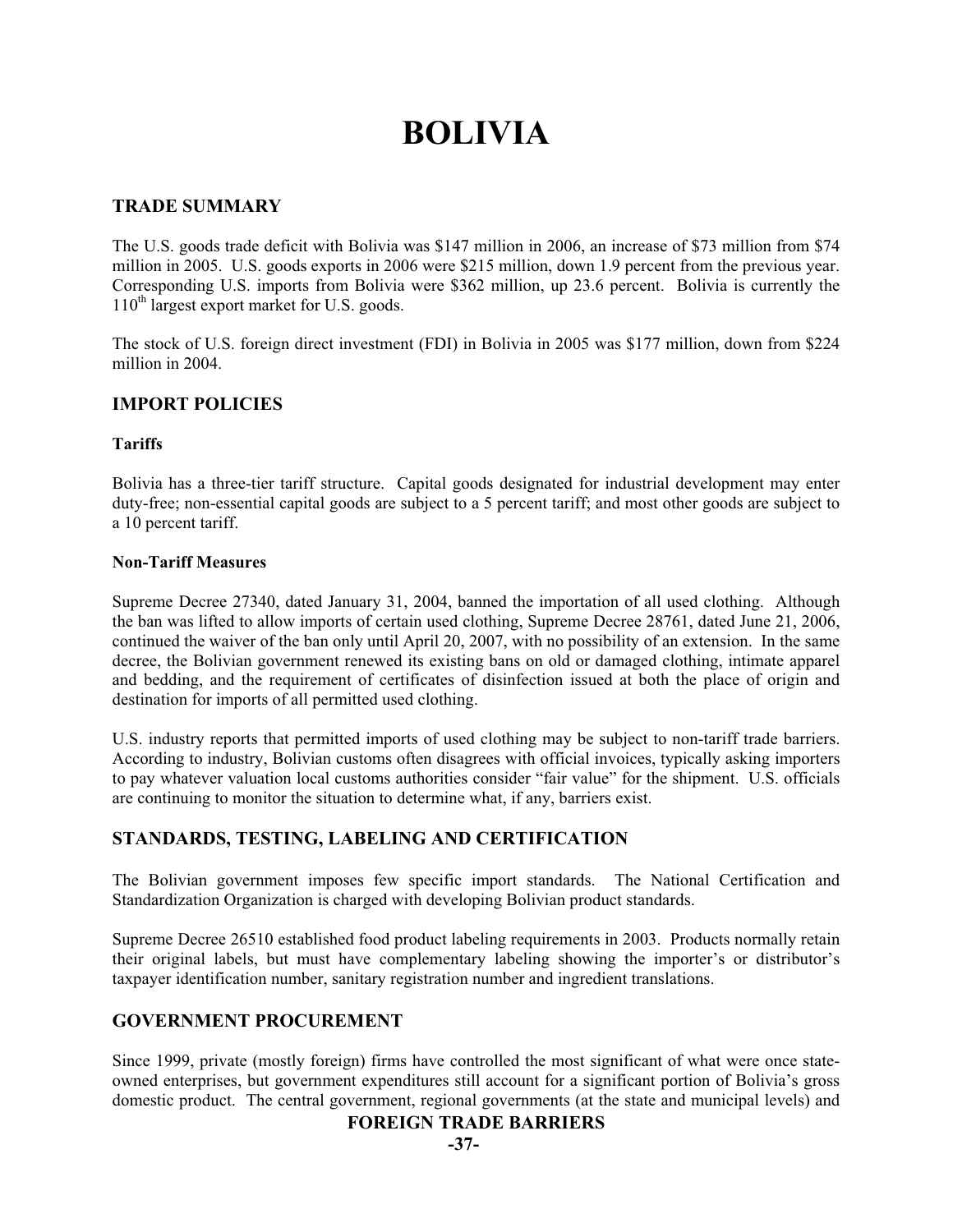other public entities remain important buyers of machinery, equipment, materials and other goods and services.

In an effort to encourage local production, the Bolivian government changed its purchasing rules in March 2004, through Supreme Decree 27328 dated January 31, 2004. Government purchases (except insurance contracts) under \$20,000 may be made through direct invitation and price comparisons, with a minimum of three quotes. The government is legally required to issue tenders for purchases between \$20,000 and \$1,000,000. Importers of foreign goods can participate in these procurements only when locally manufactured products and service providers are unavailable or when the Bolivian government fails to award a contract. The government can call for international bids only for purchases between \$1,000,000 and \$5,000,000. Suppliers submitting bids for purchases over \$5,000,000 must comply with specified prerequisites established in bidding documents exclusive to each purchase.

Bolivia is not a party to the World Trade Organization Agreement on Government Procurement.

# **INTELLECTUAL PROPERTY RIGHTS (IPR) PROTECTION**

In 1999, the Bolivian government established the National Intellectual Property Service (SENAPI) to oversee IPR issues. The organization initiated a USAID-supported restructuring process in early 2003, but as of March 2007, the process remained incomplete.

## **Copyrights**

The 1992 Copyright Law protects literary, artistic and scientific works for the lifetime of the author plus 50 years. The Law protects the rights of Bolivian authors, foreign authors domiciled in Bolivia and foreign authors published for the first time in Bolivia. Foreigners not domiciled in Bolivia enjoy protection under the Copyright Law to the extent provided in international conventions and treaties to which Bolivia is a party. Bolivian copyright protection includes the exclusive right to copy or reproduce works; to revise, adapt or prepare derivative works; to distribute copies of works; and to communicate the work publicly. Although the exclusive right to translate works is not explicitly granted, the Copyright Law does prevent unauthorized adaptation, transformation, modification and editing. The law also provides protection for software and databases.

## **Patents and Trademarks**

SENAPI reviews patent registrations for form and substance and publishes notices of proposed registrations in the Official Gazette; if there are no objections within 30 working days, patents are granted for a period of 20 years.

The registration of trademarks parallels that of patents. Once obtained, a trademark is valid for a 10-year renewable period, but can be cancelled if not used within the three years after it was granted.

## **Enforcement**

The 1992 Copyright Law recognizes copyright infringement as a public offense, and the 2001 Bolivian Criminal Procedures Code provides for the criminal prosecution of IPR violations. Despite these legal protections, IPR enforcement remains insufficient, and Bolivia remains on the U.S. Trade Representative's Special 301 Watch List. There is a continued need for more deterrent penalties to be applied in civil and criminal cases. Border enforcement also remains weak. Video, music and software piracy rates are among the highest in Latin America, with the International Intellectual Property Alliance

## **FOREIGN TRADE BARRIERS**